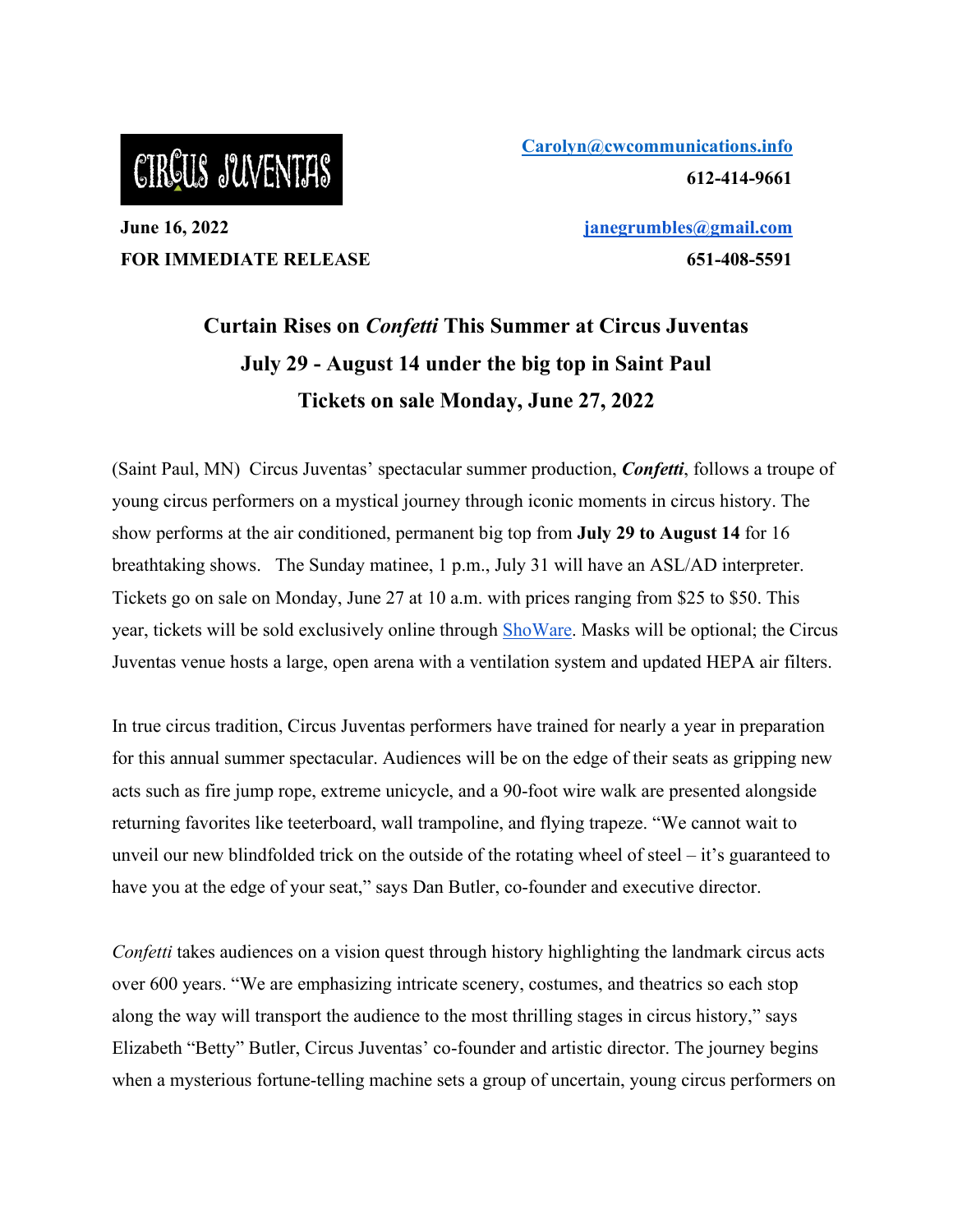a path to discover their purpose when they find themselves at the end of their careers with Ringling Bros. and Barnum & Bailey. The young time-travelers find themselves juggling with minstrels in Renaissance Italy, visiting Phillip Astley at the dawn of the circus ring (complete with life-size equestrian puppet created by puppet designer [Christopher Lutter-Gardella\)](https://christopherlutter.com/), witnessing the invention of the flying trapeze in turn-of-the century Paris, rubbing shoulders with P.T. Barnum in New York, and falling into the surreal world of Cirque Nouveau.

Audiences of all ages will be enthralled by this magical whirlwind adventure unearthing circus past to discover the meaning of circus future.

#### **Confetti Summer Show Dates and Performances**

**Tickets go on sale Monday, June 27, 2022**  Tickets range from \$25 to \$50 depending on adult vs child. Children ages 2 and under on an adult's lap are free. Order through [ShoWare.](https://circusjuventas.showare.com/)

Show dates: July 29 - August 14 Check **<https://circusjuventas.org/summer-show-2022/>** for times and details.

| <b>Presold School Shows</b>                                                                                | <b>Public Shows</b>                                                                                                                                                                                                                                                                              | <b>Public Shows</b>                                                                                                                                                                                                                                                              |
|------------------------------------------------------------------------------------------------------------|--------------------------------------------------------------------------------------------------------------------------------------------------------------------------------------------------------------------------------------------------------------------------------------------------|----------------------------------------------------------------------------------------------------------------------------------------------------------------------------------------------------------------------------------------------------------------------------------|
| Wednesday, August 3 at 1:00<br>p.m.<br>Thursday, August 4 at 1:00 p.m.<br>Thursday, August 11 at 1:00 p.m. | Friday, July 29 at 7:00 p.m.<br>Saturday, July 30 at 1:00 p.m.<br>Saturday, July 30 at 7:00 p.m.<br>Sunday, July 31 at 1:00 p.m.<br>$(ASL/AD \, show)$<br>Thursday, August 4 at 7:00 p.m.<br>Friday, August 5 at 7:00 p.m.<br>Saturday, August 6 at 1:00 p.m.<br>Saturday, August 6 at 7:00 p.m. | Sunday, August 7 at 1:00 p.m.<br>Sunday, August 7 at 7:00 p.m.<br>Thursday, August 11 at 7:00 p.m.<br>Friday, August 12 at 7:00 p.m.<br>Saturday, August 13 at 1:00 p.m.<br>Saturday, August 13 at 7:00 p.m.<br>Sunday, August 14 at 1:00 p.m.<br>Sunday, August 14 at 7:00 p.m. |
|                                                                                                            |                                                                                                                                                                                                                                                                                                  |                                                                                                                                                                                                                                                                                  |

#### **About Circus Juventas**

Circus Juventas is a 501(c)3 nonprofit and the largest youth performing arts circus school in North America. During the past 28 years, co-founders Dan and Betty Butler have seen their dream grow into a year-round program that serves more than 2,500 children and youth with a diverse array of circus arts training and performance opportunities in a noncompetitive setting. Circus Juventas' mission is to inspire artistry and self-confidence through a multicultural circus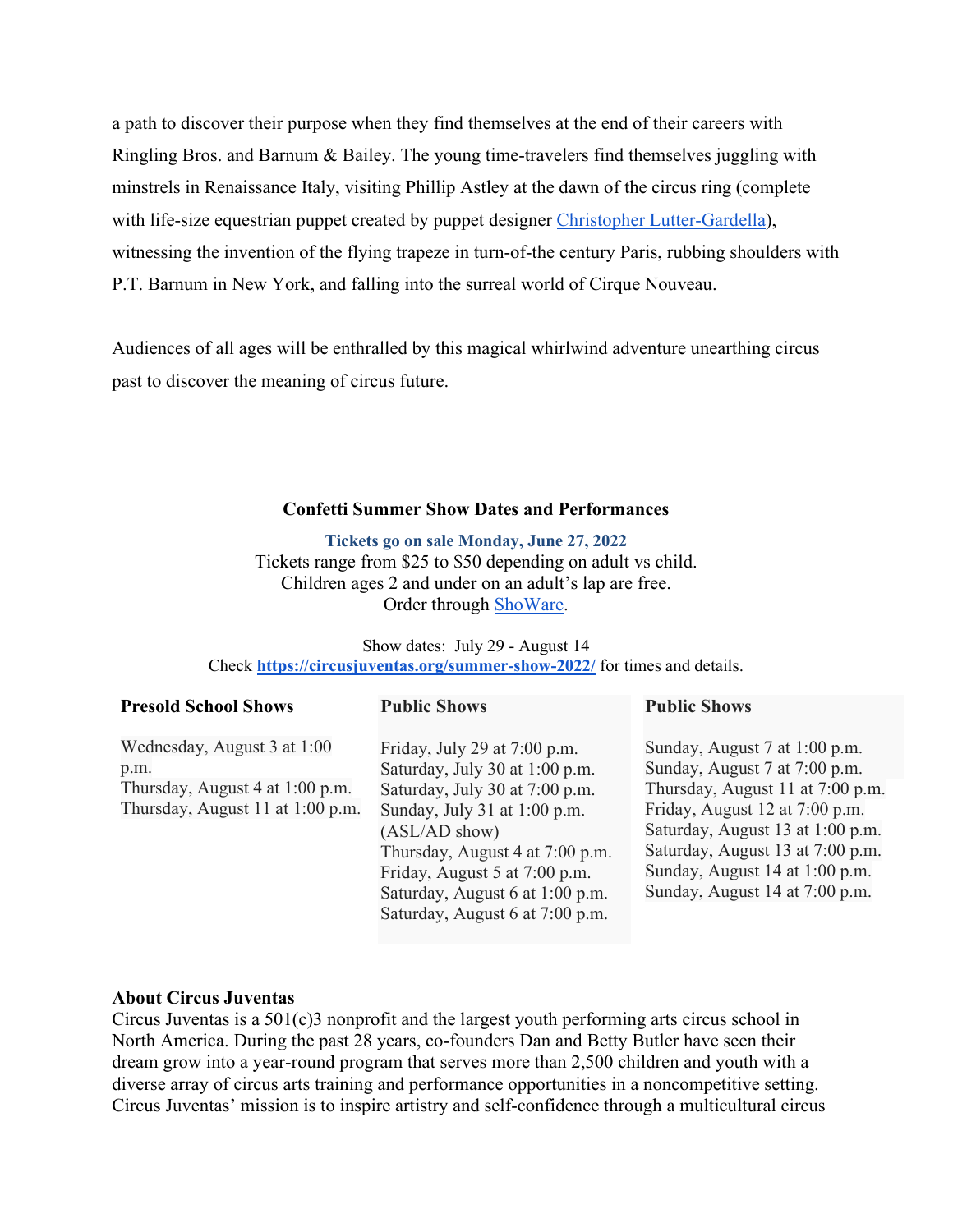arts experience that encourages leadership and life skills, teamwork, athleticism, artistry, pursuit of excellence and community service. For more information, visit [https://circusjuventas.org.](https://circusjuventas.org/)

#### **Thank you to our sponsors!**

#### About HealthPartners / Park Nicollet Clinic<sup>2</sup> HealthPartners **CATRIA About HealthPartners**

HealthPartners is the largest consumer-governed, non-profit healthcare organization in the nation with a mission to improve health and well-being in partnership with members, patients and the community. HealthPartners is one of the top-rated private health plans in Minnesota and one of the highest-rated plans in the nation, with a rating of 4.5 out of 5, according to the National Committee for Quality Assurance (NCQA). Our care system is comprised of 55 clinics and eight hospitals. For more information, visit [healthpartners.com.](https://urldefense.proofpoint.com/v2/url?u=http-3A__www.healthpartners.com&d=DwMFAg&c=euGZstcaTDllvimEN8b7jXrwqOf-v5A_CdpgnVfiiMM&r=NnDO4Kpdvz4YznDvpMGFv3PZYpH_VCpIem46B4EnSEQ&m=06XPxwLQBw9UJ0HTqzV6RtcmBUTiDfx51ju5BiE7ffc&s=feBya0MkxDK_ez1GlX9SZweloRURLXPLG_iiyNz-uN4&e=)

#### **About TRIA**

TRIA is a comprehensive center for orthopedic medicine, providing incomparable clinical and surgical care, world-class research, and innovative programs. TRIA has over 90 highly-trained physicians with a variety of sub-specialties such as sports medicine, acute injury, shoulder, hip, knee, spine, hand and wrist, foot and ankle, and fractures. TRIA's sports medicine specialists have served as official team physicians for Minnesota's professional sports teams for more than 25 years. TRIA offers walk-in care through its Orthopedic Urgent Care. From diagnosis to treatment, to rehabilitation and even surgery, it is all available at convenient locations in Bloomington, Burnsville, Maple Grove, St. Louis Park, St. Paul and Woodbury. For more information, visit [tria.com.](https://urldefense.proofpoint.com/v2/url?u=http-3A__www.tria.com&d=DwMFAg&c=euGZstcaTDllvimEN8b7jXrwqOf-v5A_CdpgnVfiiMM&r=NnDO4Kpdvz4YznDvpMGFv3PZYpH_VCpIem46B4EnSEQ&m=06XPxwLQBw9UJ0HTqzV6RtcmBUTiDfx51ju5BiE7ffc&s=Dj09trCtK4KFltxVn8e5R8Epem5R9Ls_NKT8J8XnPsQ&e=)

#### **Minnesota State Arts Board**



This activity is made possible by the voters of Minnesota through a Minnesota State Arts Board Operating Support grant, thanks to a legislative appropriation from the arts and cultural heritage fund.